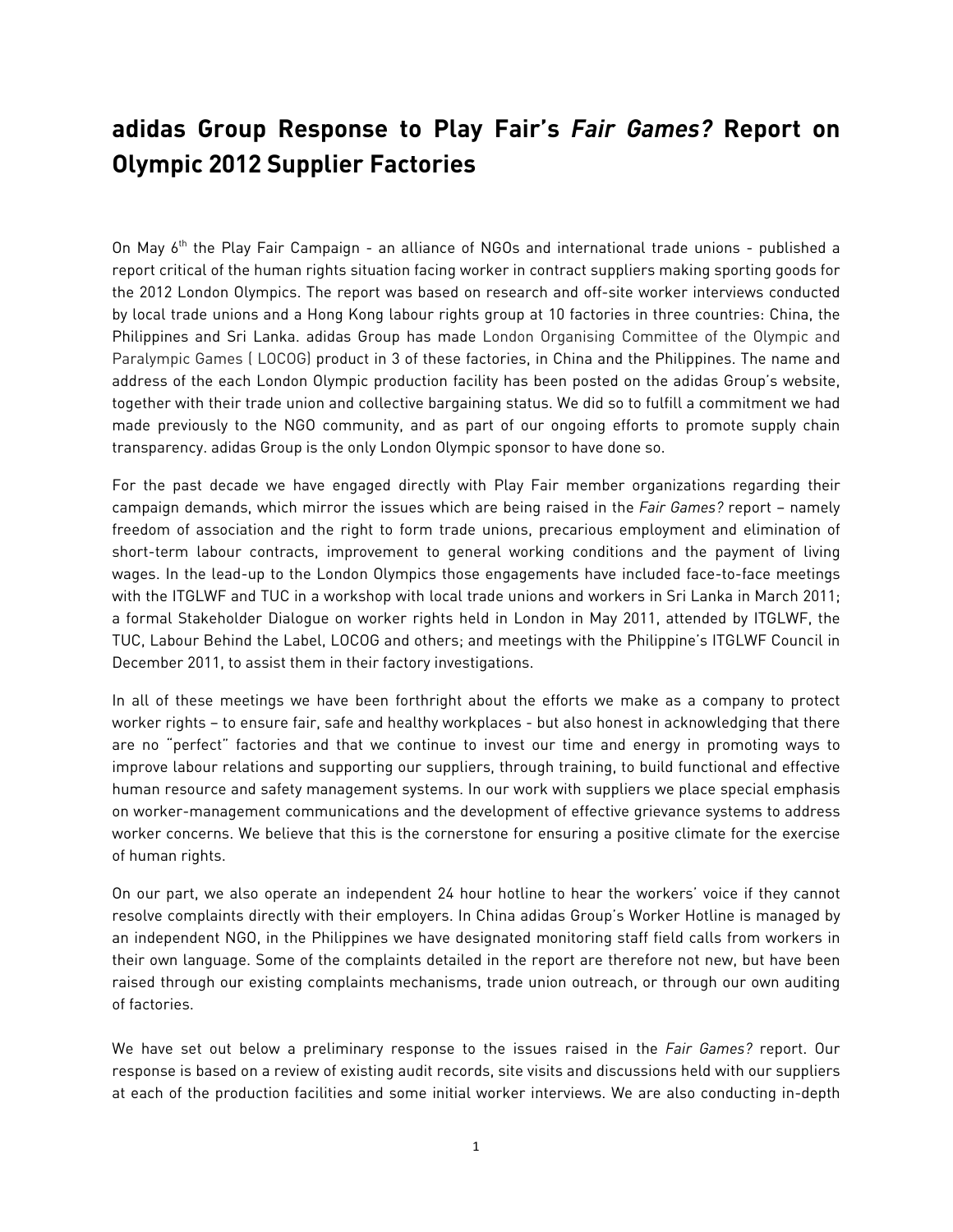worker interviews, where appropriate, to check and verify complaints specifically in relation to any claims of abuse or harassment. We will update this statement with our findings in early June, once our investigations have been completed.

# **China**

Guangzhou Tien Sung Sporting Goods Co Ltd. is located in Southern China and currently employs 1,431 workers. The factory is part of Amerseas Enterprises, a wholly owned subsidiary of the Tien Sung Group., which has been making garments for adidas Group since 2004.

*Freedom of Association* - As Play Fair acknowledges, the only legally recognised trade union in the PRC is the government-mandated All China Federation of Trade Unions (ACFTU). In such circumstances, adidas Group has encouraged the development of parallel means to uphold worker's ability to be represented and to engage with their employer. We have run extensive training programmes to promote the freeelection of worker and welfare committees in a number of our suppliers' factories China, in partnership with local NGOs. These committees are intended to complement the work done by the official trade union representative. However, there currently no such committee in place in Amerseas' Tien Sung plant.

The ACTFU established a trade union in the Amerseas' factory in 2007. A little less than 10 percent of the workforce are members of the government mandated union, and we share Play Fair's view that this is not an effective mechanism to represent worker interests and safeguard worker rights. In March 2011 the factory union re-elected its officers in March 2011. The current office holders comprise 4 workers, 2 supervisors and 4 managers.

It is claimed that the factory's employee manual states that strikes and the dissemination of materials which hamper the employer-employee relationship can lead to dismissal. This is not completely correct. The workers handbook does mention that the dissemination of materials can result in dismissal, but it makes no reference to, nor does it prohibit, participation in strikes. We understand that no disciplinary action has ever been taken in relation to this clause on dissemination of materials, but we have requested that it be removed as it is inconsistent with worker's right to free speech. The factory has agreed to amend and re-issue its workers handbook deleting this clause.

*Working conditions* **-** It is reported that workers do not wear masks because they feel that this will impact them in meeting production targets; the implication being that they are placing their health at risk. We have reviewed air testing reports for the factory and can confirm that the air quality of all production floors at factory premises is in compliance with national and international standards. Occupational health medical checks, which are conducted annually, show no evidence of respiratory problems and it is questionable why workers are being required to wear dust masks in what is a normal cut-and-sow operation. A recent unannounced audit revealed over 80 percent of workers wearing such masks. adidas Group has recommended that the factory conduct a risk assessment, to confirm which operators really need to wear dust masks, and which do not.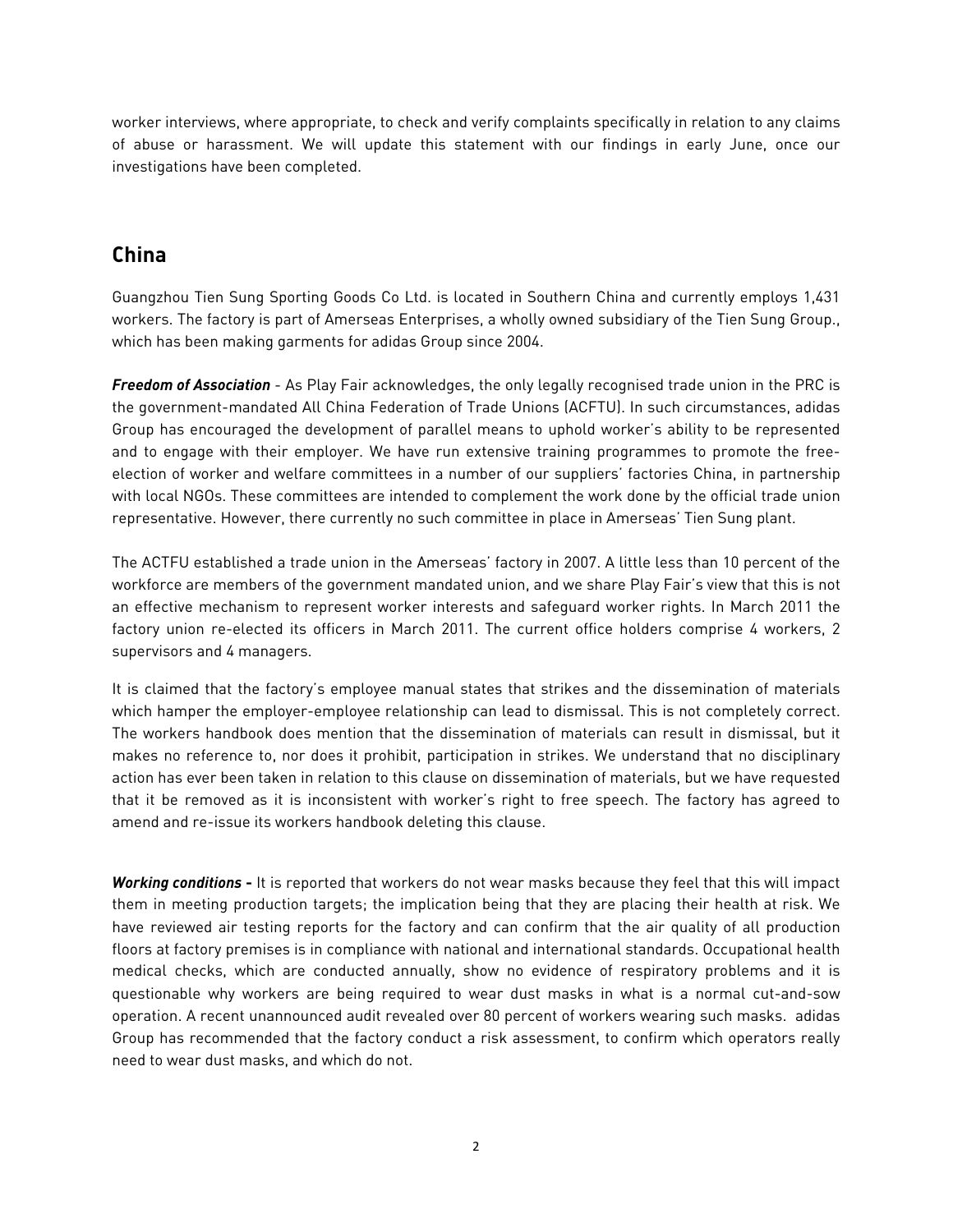It is also stated that "other protective equipment such as noise reduction devices were not provided, despite the noise of hundreds of machines operating on the factory floor." It is a requirement, strictly monitored by adidas Group, that workers employed in enclosed embroidery rooms must wear ear-plugs due to the noise of this machinery. Noise levels in the general production areas however do not reach levels that would present an occupation health risk and would not warrant noise protection; they are below national limit and in compliance with adidas Health & Safety Guidelines. This has been confirmed by noise tests conducted in 2011.

During our last business review meeting with the factory in 2011 adidas Group raised its concern over the general ergonomics in the factory and the use of old-fashioned by workers. We recommended that the stools be replaced with chairs with back supports and Amerseas undertook to provide these to the workforce by the end of 2012.

*Living wages* **–** Play Fair's researchers acknowledge that workers at the Amerseas' plant are being paid the legal minimum wage, but argue that they are not receiving a living wage. That is, a wage which would enable workers to cover their basic needs, with some discretionary spending. Moreover it is claimed that "[e]ven workers who earn the highest productivity bonuses and work overtime report that they do not make enough to cover basic necessities such as food, accommodation and medical expenses". We do not believe this paints an accurate picture.

The factory's compensation and benefits system links workers' income with their performance and professional competence. As such, 21% workers are earning base salaries above the local minimum wage level. The average wages for workers during last 12 months were RMB2,482 (USD 397) per month, with the majority (67%) of the workforce earning between RMB 2,000-3,000 per month. Over the past 3 years the local minimum wage has increased, on average, 20 percent per annum – which is well above inflation - and the current minimum wage stands at RMB1,300 per month. This new minimum wage took effect from 1st March 2012.

A productivity incentive scheme has been implemented by Amerseas to reward workers' performance. Top performers can earn up to RMB100 (USD16) daily on top of their base salary and overtime premiums, and, for the most productive workers, their monthly income can reach RMB4,900 (USD768) per month.

Contrary to what has been reported by Play Fair, workers medical expenses are covered by the factory, either through worker registration into the national social security scheme or the equivalent coverage provided by the Amerseas private medical insurance. Approximately 38 percent of the workforce lives in dormitories which are located in the factory grounds. The majority of the workers, however, live off-site. Based on worker interviews, we know that those living in the local community spend on average RMB700- 800 (USD112-128) per month on food and accommodation, whereas workers who live in the dormitories pay RMB350 (USD56) per month for room and board, inclusive of the cost of utilities. The factory subsidizes workers' meals; a meal allowance equivalent 30% of meal expenses is offered to every worker who eats in the canteen.

*Social security* **–** It reported that workers are not registered for social security (pension, work-related insurance, medical insurance) as required by Chinese Labour Law. The factory has registered 40% of its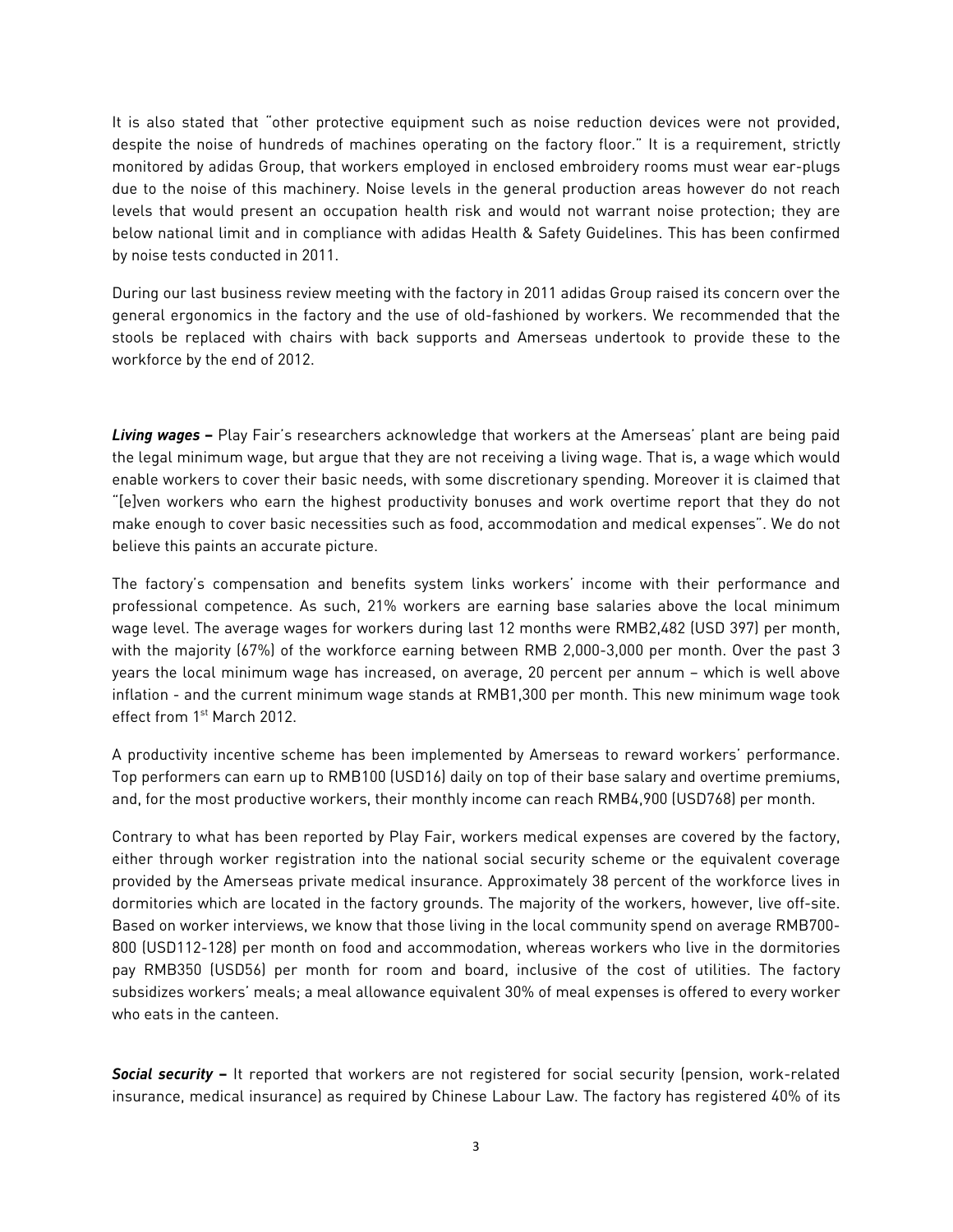workforce into the national social security scheme, which is above the norm for suppliers operating in Southern China. They have committed previously to a plan to raise this to 60 % by October 2012 and have the goal to achieve full coverage by mid-2014. The incomplete coverage reflects local government's long held practice of negotiating enrolment levels with individual businesses, and a migrant workforce who have been reluctant to pay into such insurances, both due to the contributory cost, as reported by Play Fair, but also because they are distrustful of the government's promise of a pension on retirement or future potential unemployment benefits. adidas Group has continued to pressure our China suppliers to improve social security coverage and fully register their employees into the national scheme. However, in the absence of full coverage, our minimum expectation is that the factory purchases private insurances (at their own cost) to cover 100% of workers on medical, work injury, and maternity costs. This Amerseas has done. Moreover, they have set up a clinic with two certified doctors to provide medical care for workers, and have subsidized workers for non-work-related medical treatment.

*Excessive Working hours* **–** Play Fair state that "workers regularly work in excess of the legal limit of 36 hours over-time per month" and are working 40-60 hours over-time per month, even in the low season. It is also stated that "all workers are required to work over-time on a daily basis", with shifts that can begin at 8am and finish by 10 or 11pm. The regular hours in the factory are from 8am to 5pm. However, on those days where overtime is required, it is our understanding that the factory would typically operate until 9pm (with a one-hour meal break from 6-7pm).

The factory has applied for and received government approval for Comprehensive Working Hours which permits extended overtime during specific periods in the year. This accords with adidas Group's Workplace Standards which are derived from ILO guidance, which caps the working week at 60 hours, with one day off in 7. We do accept however that there is an issue over excessive working hours in Chinese factories, including at times the Amerseas plant and we have seen evidence through our own auditing seen working hours breach the 3 hours overtime legal limit. adidas Group continues to press our suppliers to reduce total working hours, while maintaining existing levels of take home pay, through higher productivity and incentive schemes.

From our review of records and on-site worker interviews we can see that the factory implements a voluntary overtime system; workers are allowed to take leave or refuse overtime. Also we can find no evidence to support the claim by Play Fair that workers are deprived of hot water in the dormitories. Hot water is supplied from 6-11 pm each day.

*Precarious employment* **–** The *Fair Games?* report states that the majority of workers are on temporary contracts. In fact all workers sign 3-year employment contracts with the factory directly, which is a common practice in China. By law workers take up permanent employment status on the second renewal of their contract. Irrespective of the contract status, adidas Group's Workplace Standards requires all workers to enjoy the same pay, benefits and bonuses as permanent employees.

Play Fair also states that two possible places of work are stipulated in the workers' employment contracts. This is true. Neither the China Labour Contract Law nor the China Labour Law prohibit job transfers, so long as they are mutually agreed between the parties, do not demote the job holder, or reduce his/her wage package. A review of HR records confirms that no workers have transferred from Guangzhou to Heyuan since 2010**.** Nevertheless adidas Group has recommended that the factory delete reference to Heyuan in the Guangzhou worker's employment contract, as this is a source of concern for workers.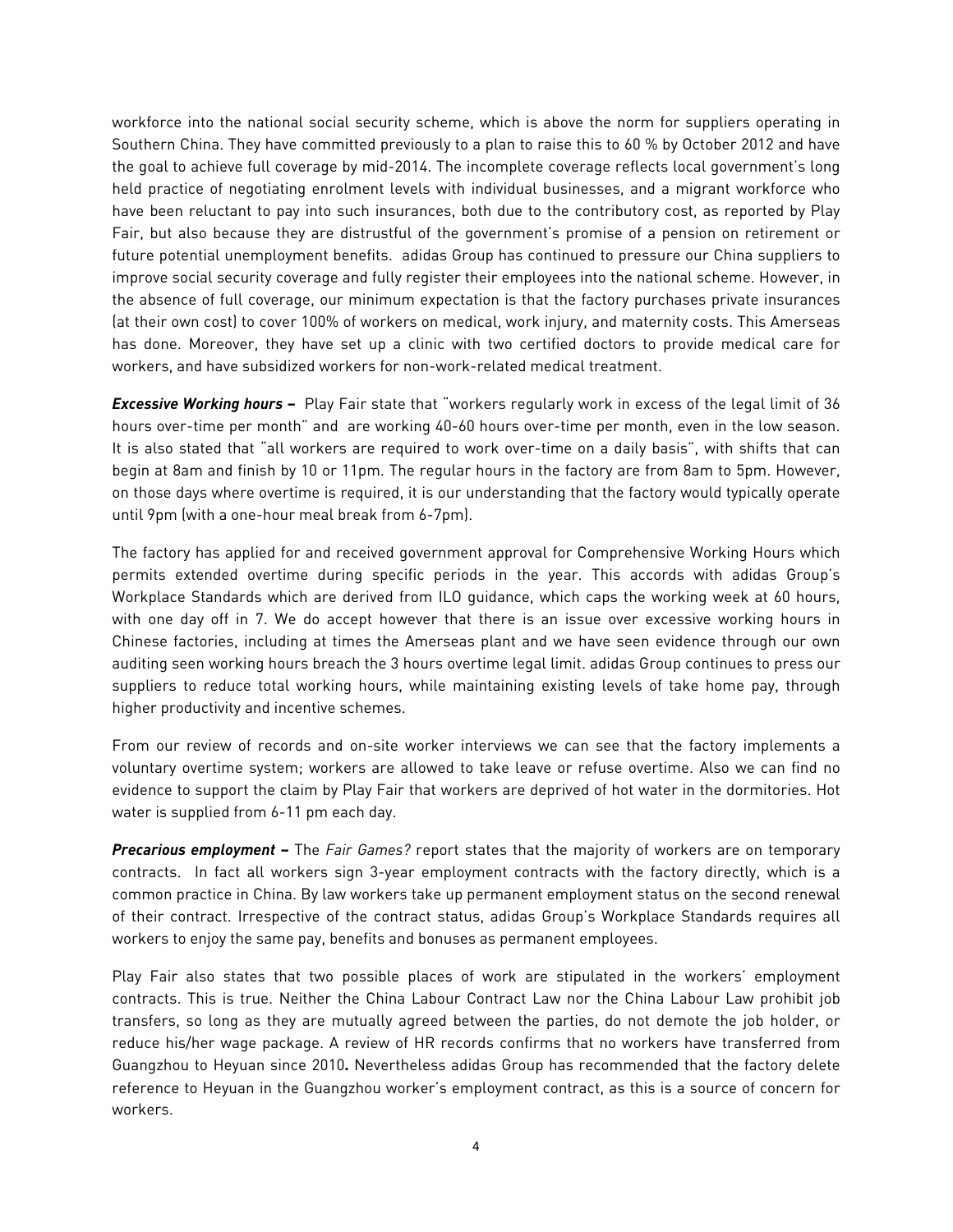#### **Philippines**

The ITGLWF Philippines Council conducted interviews with 35 workers from five sportswear producing facilities, employing some 22,000 workers in the Mactan Economic Zone. These factories were stated as: Feeder Apparel Corporation, Global Wear Manufacturing 1, Mactan Apparel Corporation  $2^1$ , Metrowear Inc., and Yuen Thai Philippines Inc. Two of these suppliers named produce Olympic product for LOCOG. Our responses to the claims made by the Fair Play report are as follows:

*Freedom of Association* **–** The Fair Play report is correct in reporting that none of the factories located in the Mactan Economic Zone have an existing recognized union, but it is not wholly accurate to say that "no workers' organisation of any type exists" in these workplaces. Each factory has Labour Management Council (LMC) where the workers representatives are freely elected by the workers. These LMC's are fully functioning and hold regular meeting to discuss workers welfare issue.

It was reported that the main reason why workers have not attempted to form unions was because "they were afraid of the employers' reaction; they feared that their employment would be terminated and that company management would refuse to recognise a union". The adidas Group's Workplace Standards are very clear on this point. Freedom of Association and the right to form and join a trade union of a worker's own choosing is a right that we seek to promote and protect. It is also a key performance measure for our suppliers. We believe that Freedom of Association requires a positive climate of non-interference from factory management and we encourage and support this through the development and implementation of effective systems of worker-management communication. At the very minimum, we expect our suppliers to recognize and respect freedom of association rights, to be neutral regarding organizing, to forego campaigns against union formation and to avoid any discrimination action against union members.

It is also stated that at Yuen Thai Philippines workers are specifically instructed by management on their first day of employment that it is company policy to prevent workers from joining or forming a trade union." There is no evidence to support this allegation and we are conducting worker interviews to corroborate this. The factories have training officers who manage the induction programme for new joiners. The presentation materials include a clear statement outlining the company's commitment to comply with adidas Group's standards on Freedom of Association. To make it clearer still, we will ask Yuen Thai to insert the statement on their commitment to Freedom of Association, i.e. respect workers right in forming or joining union at their own choosing, into the Employee Handbook.

*Precarious employment* **–** The report states that, based on the information drawn from workers interviews, between 25 and 30 per cent of workers in the five factories are employed on short-term contracts. This is not correct. None of the factories employ short term contract workers. There are only two types of employment contract: (i) regular (i.e. permanent) and (ii) probationary workers. Currently there are, on average, 2-6 % of probation workers in our supplier's factories in Cebu. The factories have been asked to improve their personnel files record and communication to workers, so that all workers

 $1$  Note: we believe that Play Fair has mistakenly referenced Mactan Apparel Corporation 2, when in fact they are referring to its sister factory Mactan Apparel Corporation 1. adidas Group disclosed Mactan Apparel as a LOCOG supplier.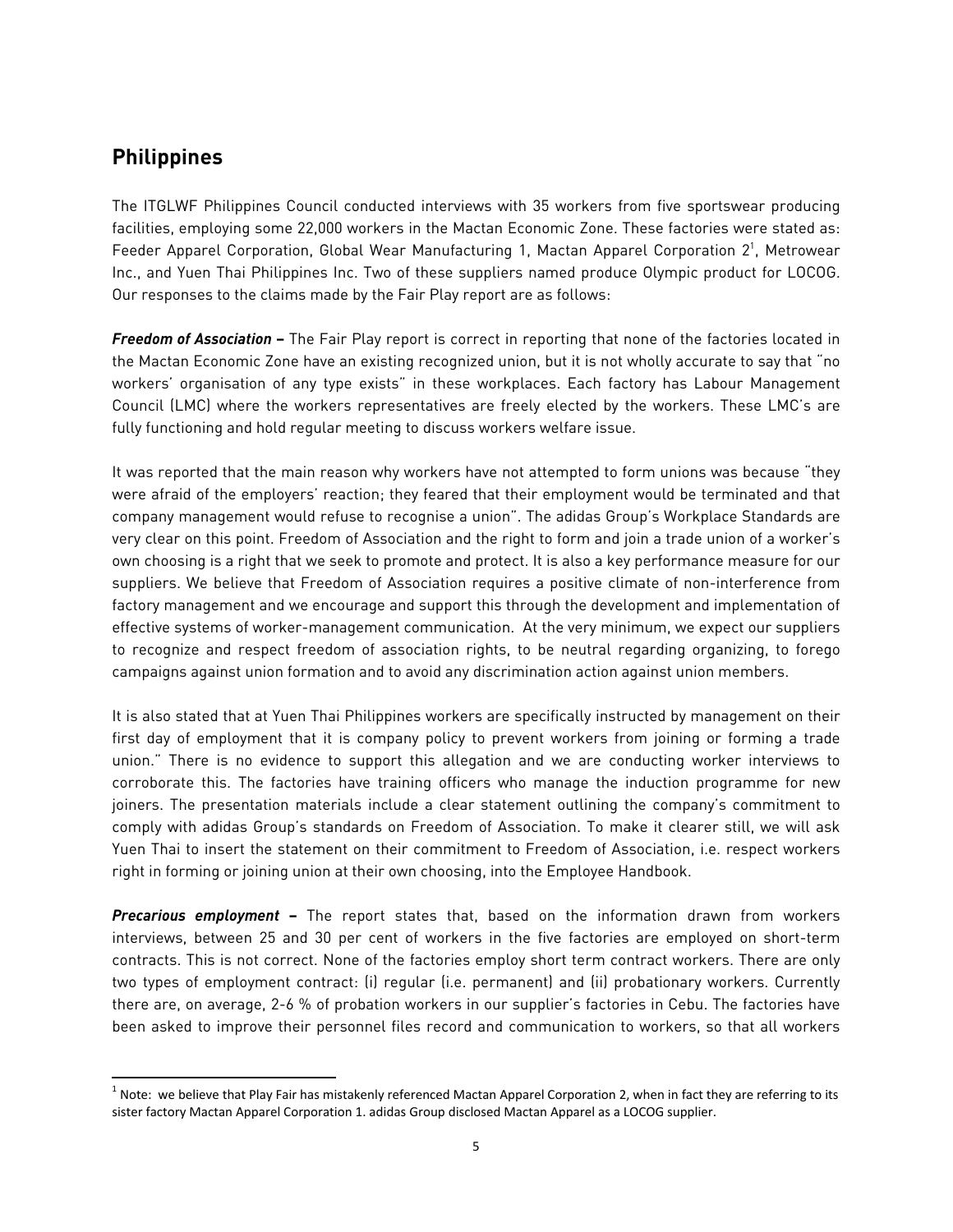are fully aware of their status, especially when their probation period ends and they sign a new contract as regular worker.

It is reported that Sintex – SCI and Yuen Thai hire workers as apprentices and trainees. This is also incorrect. adidas Group eliminated such practices from our Philippine's suppliers over a decade ago. The *Fair Games?* report states that Mactan Apparel Inc and Metro Wear management have recruited 'juvenile labourers' in breach of government regulations. Again this is not correct. Only Metro Wear Inc employs (less than 20) juvenile workers and their employment contracts comply with the Philippine law and also meet adidas Group's strict standard in relation to working hours restrictions and workplace safety for juveniles.

**Living Wages** – a living wage, where the income of a single worker is sufficient to pay the costs for their entire family, remains an aspiration in global supply chains. Base wages in mass production industries, such as apparel, are determined largely by the minimum wages set by governments, which are tasked with providing a safety net for the lowest paid worker. In the Philippines minimum wages are determined through the National Wages and Productivity Commission (NWPC) and the Regional Tripartite Wages and Productivity Boards (RTWPBs) in all regions of the country. Currently the minimum wage for the Mactan Special Economic Zone is Peso 305 (USD7.17) per day or Pesos 7,930 (USD186.59) per month.

We acknowledge and accept that wages are generally low in the Philippines. As a country, it has one of the lowest minimum wages in the region and also has very low wage multipliers for overtime work, which also reduces the amount of supplementary income that can be generated by workers. Unlike other sourcing countries, suppliers in the Philippines do not provide additional cash benefits, such as meals, transportation or attendance allowances. Some suppliers, such as Yuen Thai, do have plans to establish worker cooperatives, to help workers secure access with low interest loan, and tackle the prevalence of 'loan sharks'. Both Mactan and Metrowear provide workers with emergency loans (at zero interest) and also run grocery stores selling basic staples at reduced prices. But these actions fall well short of what would be needed to deliver a living wage.

The adidas Group has researched the question of living wages and has concluded that the best way to improve the general welfare of workers is to work with our business partners at the enterprise level, to promote wage-setting mechanisms which are transparent and have the input of workers. We believe basic pay should be benchmarked at a level higher than the local minimum wage and should acknowledge and reward workers for productivity gains. Our suppliers' wage-setting efforts should also take into account the general cost of living and basic needs of their workforce.

To support these goals we have launched a series of Fair Wage Assessments, including pilot research in Metro Wear Inc. and Global Wear Manufacturing Inc. 2 in the Philippines, the results of which will be available later this year. The Fair Wage approach is based on assessing 12 complementary Fair Wage benchmarks to gain a complete overview of wage practices at the enterprise level and to identify remedial needs. We are hopeful that this tool will help improve the quality of pay systems, their fairness and efficiency, as well as strengthen communication and social dialogue.

**Excessive Working Hours and involuntary overtime** – We do strictly control working hours, and all overtime must be voluntary.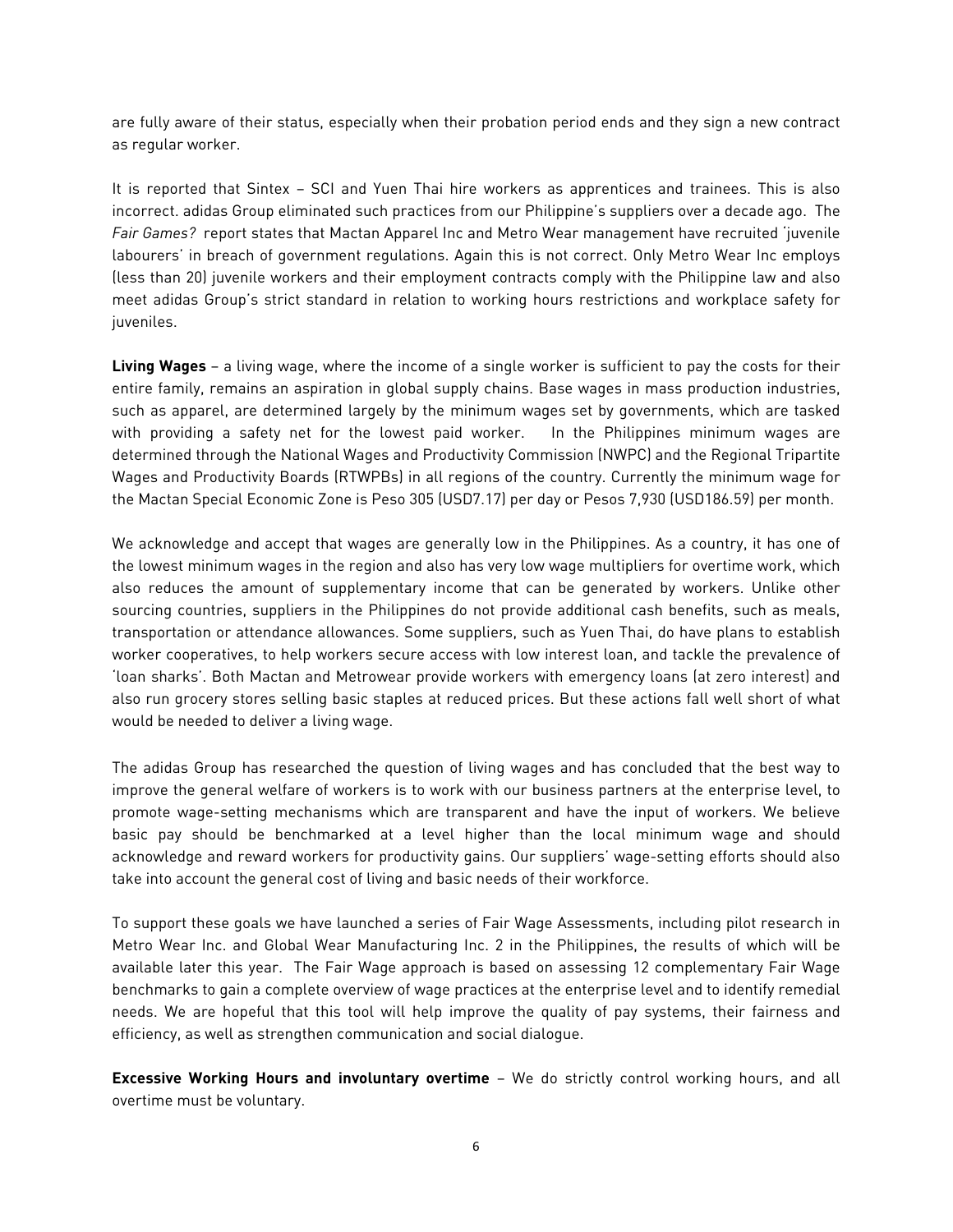We have investigated the claims that our Philippines suppliers are forcing their workers into overtime and have found that all of the factories have in place a voluntary overtime policy and that this has been clearly communicated to the workers at the time of their induction. This has been verified through feedback obtained from worker interviews and also by a review of factory records, which show that workers sign voluntary overtime forms prior to undertaking overtime work. The *Fair Games?* report also stated that "eight workers revealed that they were not being paid premium rates for working on special days such as public holidays. A further 11 workers revealed that they had not received premium pay for working a normal rest day". However our review of factory payroll and other records do not show any issue over the payment of overtime compensation. We will be requesting the particulars of each of these workers, so that the specifics of each claim can be checked.

The Labour Code of the Philippines states that "the normal hours of any employee shall not exceed eight hours a day". The law however is silent on the maximum permitted overtime hours that can be worked and so our suppliers apply the working hours requirements detailed in the adidas Group's Workplace Standards. Our standards state that "employees must not be required, except in extraordinary circumstances, to work more than 60 hours per week". Extraordinary situations do occur, such as the recent earthquake in the Philippines, and power outages which may interrupt production and require changes in work schedules and potentially longer working days. Whenever such circumstances arise, suppliers are required to formally notify adidas Group, thereby ensuring transparency over their working hour's practices.

We could find no evidence to support the claims that if workers refuse to work overtime their conduct is investigated by the factory management, and that this can lead to a formal warning. We have reached out to the ITGWLF Council to ask them to share the names of the workers who have made these statements, so their cases can be properly investigated. During our investigation we did find evidence of improper disciplinary practices, when workers failed to meet certain production target. We have immediately asked that the factories responsible to end this practice and conduct a comprehensive review of their disciplinary procedures, to ensure that they are aligned with our Workplace Standards.

**Abuse and Harassment -** We conduct frequent audits in our supplier factories as well as receive weekly complaints through our worker hotline. We are aware of an occasional isolated case of harassment or shouting, but those cases we know of have been investigated and resolved internally by the factories concerned. That said we have seen no evidence in our general monitoring of any systemic or widespread abuse or harassment taking place in our supply chain in the Philippines. We will be commissioning an independent third party to conduct off-site interviews to verify the claims made by the workers who met with ITGLWF Council and we will also ask ITGLWF to disclose the contact details of the individuals they interviewed so that we can follow-up on their specific allegations.

**Discrimination** – We have asked for the contact details of the worker interviewed by the ITGLWF Council, who claims that she was granted leave by Mactan Apparel, but not granted her legal entitlements during maternity.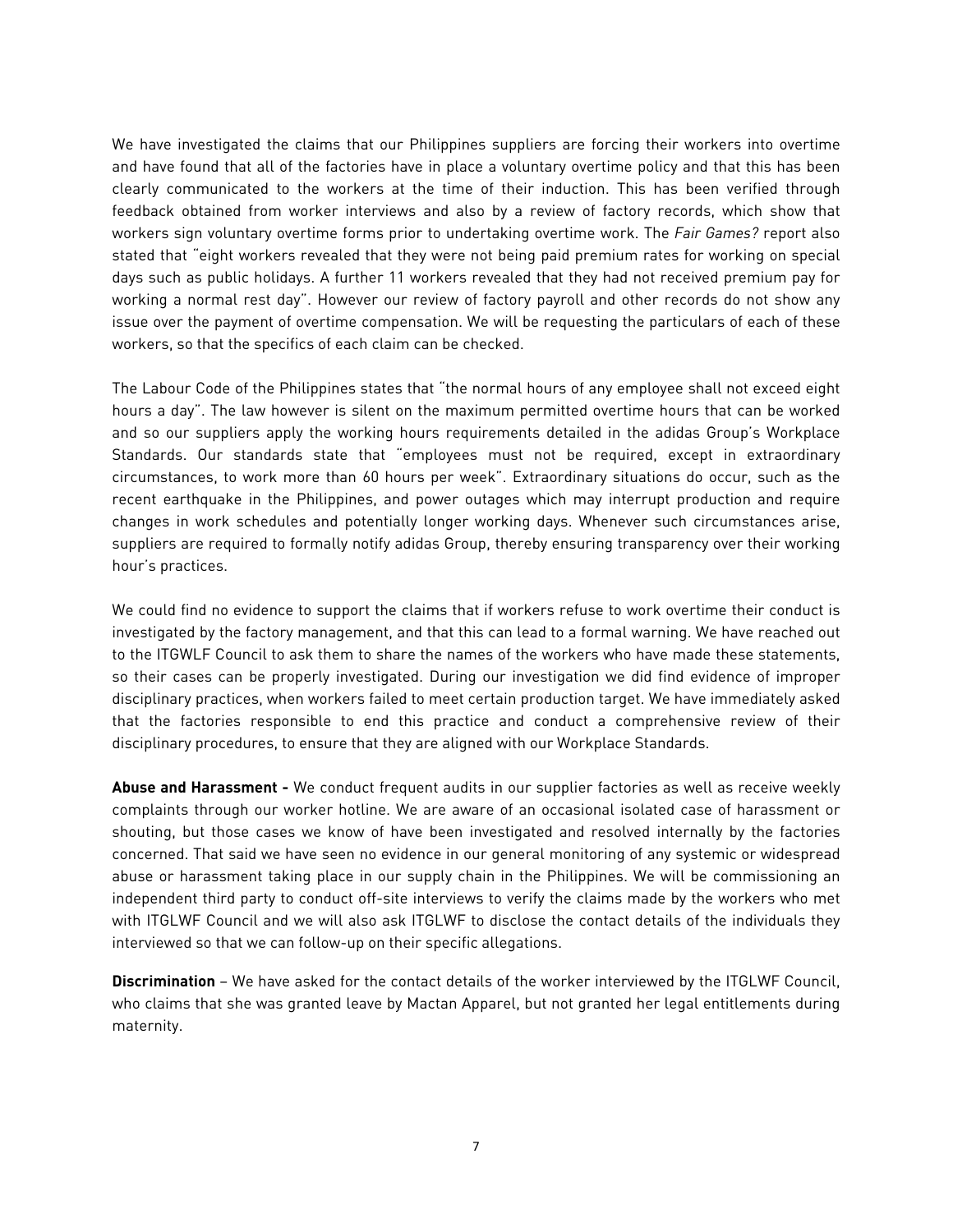## **Sri Lanka**

MAS Linea Intimo is part of MAS Holdings, one of the largest apparel producers in Sri Lanka. adidas Group's production at MAS Linea Intimo, however, is very small: less than 3% of the factory's capacity and it is due to these very low orders volumes, that our business relationship with MAS Lineas Intimo is drawing to a close. The factory was disclosed by adidas Group as a potential production unit for Team GB wear, but it has made no LOCOG Olympic apparel. The other MAS Holdings' production unit mentioned in *Fair Games?* report is MAS Linea Aqua. Contrary to what the report states, adidas Group has had no production in this factory since January 2008, when it was deactivated as supplier.

We have therefore confined our responses, below, to issues raised by Play Fair in relation to MAS Linea Intimo.

*Freedom of Association* **-** The report mentioned that workers at MAS Linea Intimo believe that the Employee Council (EC) or Joint Consultative Committee (JCC) members receive only 30 minutes leave per month to conduct activities. None of the workers could say when the last meeting had been held or what was discussed by committee members. The workers who knew of EC/JCC existence stated that, rather than electing individuals by secret ballot, management would simply choose individuals, with management also setting the schedule of, and agendas for, meetings. We cannot find any evidence to substantiate these observations.

Based on workers interviews held during our regular site monitoring, we have received feedback from workers which confirm that they are aware of Joint Consultative Committee, its members and functions. They were clear about the mechanism which should be followed to convey problems to their JCC's representative in their respective departments. Workers have also informed us that the JCC is elected by the workforce, without the involvement of management and they are clear that the tenure of the committee is one year after which re-election is required. Worker interviews also indicate that they awareness on the issues discussed at the JCC meetings. Overall, workers have expressed their confidence and trust to JCC mechanisms and our interviews with JCC members have confirmed that they face no restrictions in conducting their activities.

Other than the JCC, workers were also clear on grievance channels available to them, either through their supervisor, HR department or suggestion boxes. Letters placed in suggestion boxes are collected and discussed in the JCC's monthly meeting, with the results being posted on the employee notice boards. Our monitoring interviews were conducted with a cross-section of workers with different pay grades and length of service, chosen at random from different departments.

Aside from the general question of whether Employment Councils (or their forerunner, the JCCs) are functioning effectively, we do agree with Play Fair that ECs do not meet the ILO convention on Freedom of Association. This was discussed in March 2011, in the first-ever multi-stakeholder meeting held in Sri Lanka involving unions, employers and multinational brands for the apparel sector. As follow up of the meeting, adidas Group committed to write to our Sri Lankan suppliers, to outline our expectations in safeguarding workers' freedom of association and to clarify our views on the role and function of Employee Councils. adidas Group is not opposed to the presence of Employee Councils, or Joint Consultative Committees, so long as they do not restrict the legitimate right of workers to join or form a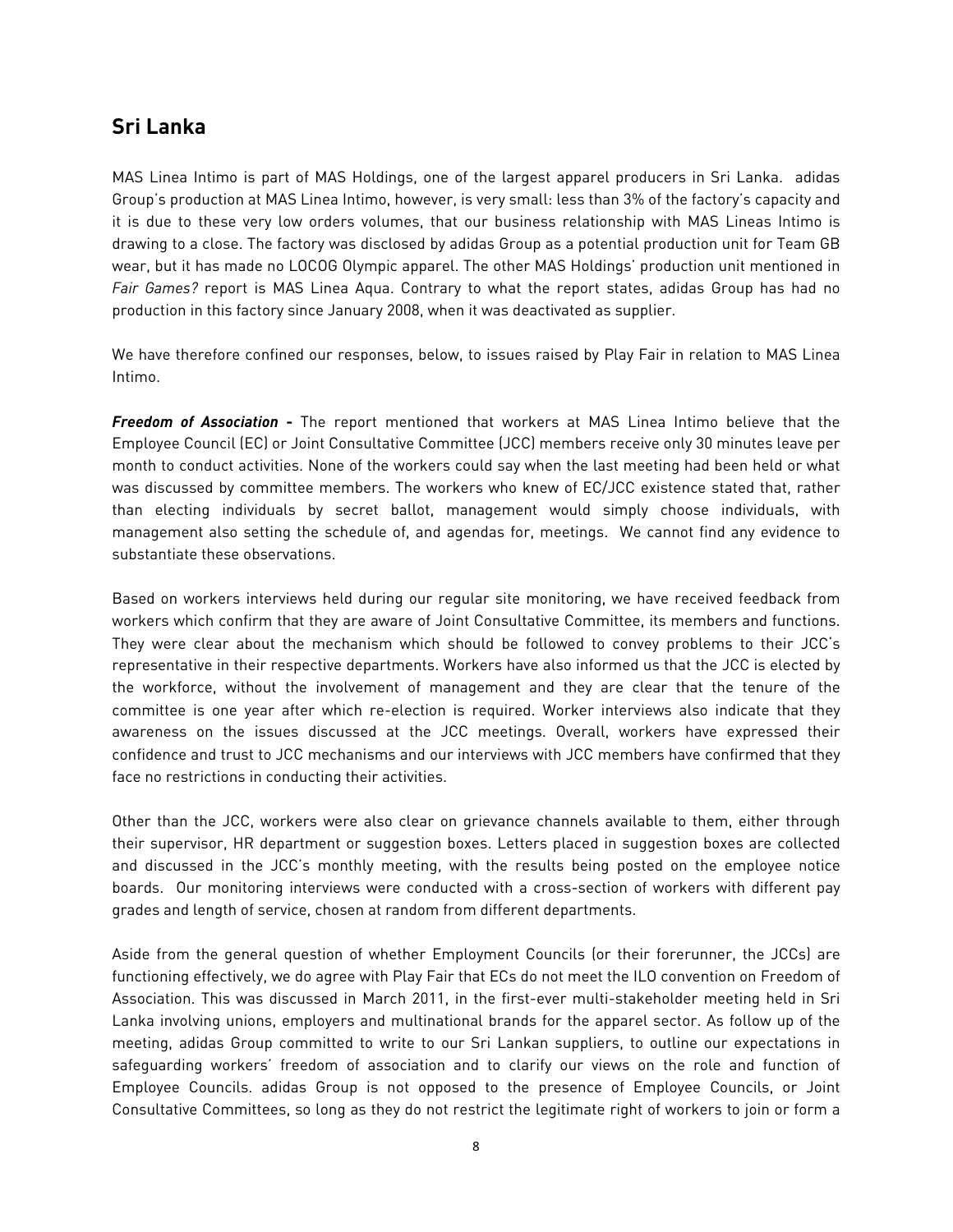trade union. We stressed that where workers rights with respect to freedom of association are infringed, we would take the necessary enforcement action under our Workplace Standards – our code of conduct.

In 2011 we also took to coordinate the development of a training programme for factories in Sri Lanka, to improve factory management understanding, and raise employee's awareness, of Freedom of Association. We have reached out to the ILO to assist with this initiative. Discussions are continuing.

*Forced Overtime* **–** Play Fair reports that workers are being forced to work overtime in order to meet production targets and that these targets cause considerable stress and anxiety among the workers. It is also mentioned that workers in MAS Linea Intimo, along with workers from other MAS factories, cite overtime as their second most important concern in relation to working conditions.

The issue of forced overtime was flagged during our regular monitoring visits in 2009 (as well as in earlier FLA audits) and a corrective action plan was developed and communicated to factory. The issue surfaced again in December 2010, and the factory was asked to undertake a complete review of their OT approval system and develop an effective internal monitoring system. The remedial steps were crosschecked and verified by adidas Group in January 2012. Our worker interviews and document reviews confirmed that factory had undertaken the required remediation and that overtime was completely voluntary.

*Living Wage* **-** The report mentioned that the wages paid to the workers interviewed ranges from 10000LKR to 25000LKR (79USD to 198USD) per month. All workers stated that their current wages inclusive of overtime are insufficient to meet their basic needs. It is claimed that workers are receiving only 22 to 55 percent of a living wage**.** 

Under the Sri Lanka Wage Board Grade, a minimum wage is established based on the grade level (grade I to V) and years of service of a worker. For all grades MAS Linea Intimo pays above the minimum wage. For example, the minimum wage requirement for Grade I is LKR 9100 to LKR 9900, while the factory pays LKR 14,500 to LKR 21,350. For grade II, the minimum wage is LKR 8020 to 8620, whereas the factory pays LKR 9000 to LKR 13,450. MAS Linea Intimo also provides a number of other benefits to their workers. For example, a skills allowance (ranging from LKR 250–1250), a production incentive (LKR 700 – 1300), attendance allowance (LKR 1500 – 2000) and yearly bonus (1.5 month's salary/year). Workers, except those under grade I, who have worked for 3 years or more, also enjoy a long service bonus (LKR 300 – 500).

We understand that MAS Linea Intimo pays higher than its neighbouring factories. This is known to workers and is often cited as a reason for them taking employment at this factory. For regular working hours, i.e. 45 hours per week excluding overtime, total monthly earnings average LKR 11,500 for grade III & IV, LKR 12,500 for grade II and LKR 19,100 for grade I. For newly joining workers on grade V (e.g. first timers, trainees), workers receive an average wage of LKR 9,800.

In terms of facilities, Linea Intimo also provides workers with free transportation to and from work, and free meals including breakfast, lunch and tea during the breaks.